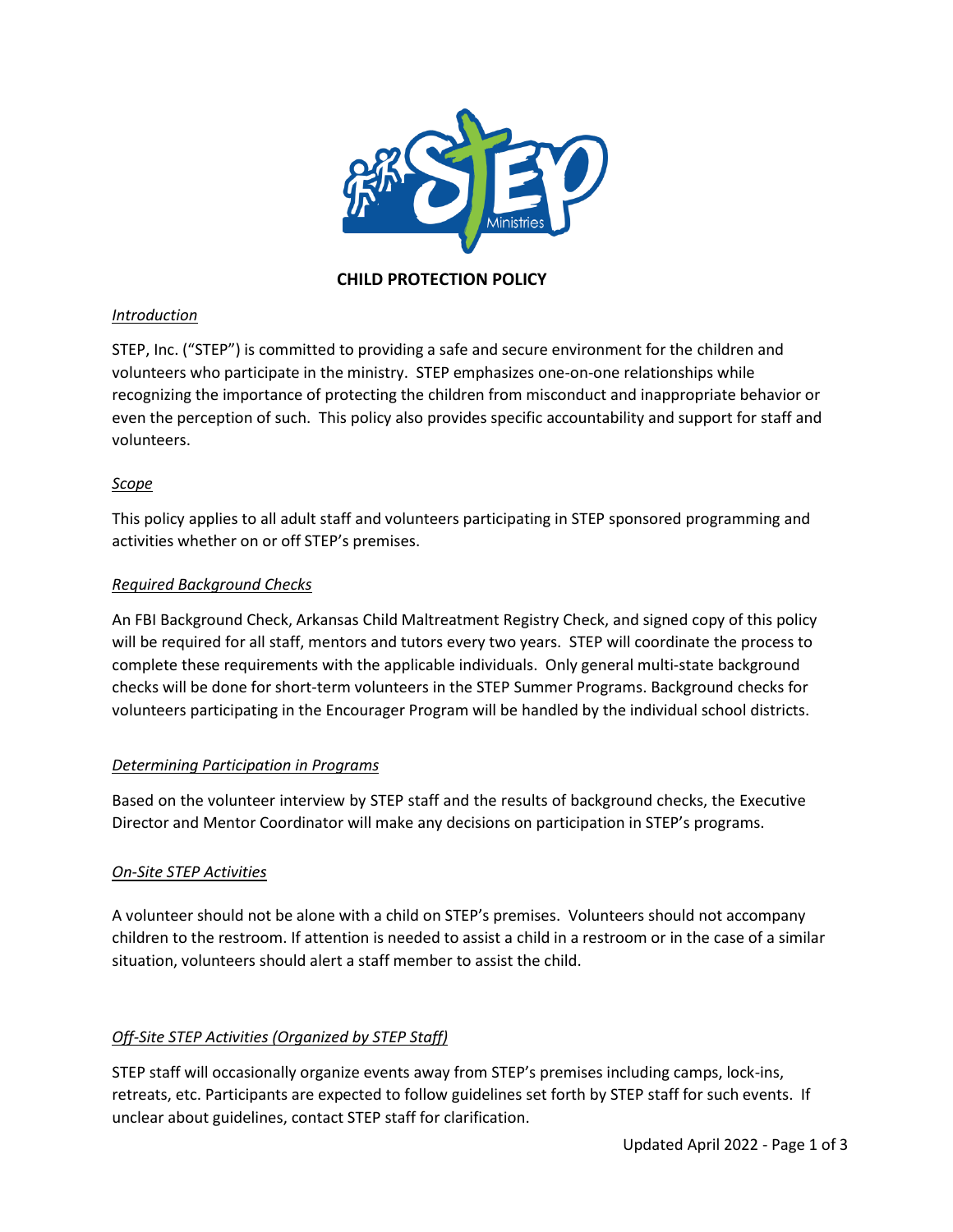The Encourager Program is facilitated by the various schools. Volunteers for the Encourager Program are to abide by both STEP guidance listed here and all guidance outlined by the administrators at the schools. In the event there is a conflict between the two, the volunteers should follow the guidance provided by the school and alert a STEP staff member to the discrepancy.

### *Off-Site STEP Activities (Organized by Volunteer)*

Sometimes volunteers will organize off-site activities such as a Faithfulness trip. Faithfulness is a recurring activity organized by an individual volunteer or volunteers as a reward for completing STEP program requirements and is considered an important part of the STEP mentoring program. For a student to participate in Faithfulness or other volunteer-organized, off-site activities, the volunteer is **REQUIRED** to obtain in advance a permission slip signed by the child's guardian.

Volunteers are encouraged to communicate clearly with the guardian the details of any off-site activity such as location, pick-up and drop-off time, etc. which should be specified in the permission slip.

Off-site activities organized by a volunteer that involve an overnight stay are prohibited without advance written permission from STEP's Executive Director.

The use of tobacco products by volunteers is not permitted in a child's presence.

Volunteers shall not be under the influence or use any substance that could potentially affect judgment, driving, reaction time, or otherwise jeopardize the child's safety and wellbeing. This includes, but is not limited to alcohol, illicit drugs, and legal drugs such as medical marijuana and prescription medication.

#### *Suspicion of Misconduct or Observed Actions of Misconduct*

If anyone suspects or observes misconduct believed to be abuse or maltreatment of a child and/or in violation of STEP policy, that person will immediately notify the Executive Director.

#### *Method of Reporting Suspicion of Misconduct or Observed Action of Misconduct*

Any suspicions or observed misconduct believed to be abuse or maltreatment of a child and/or in violation of STEP policy should **IMMEDIATELY** be verbally reported to the Executive Director. If the Executive Director is unavailable, the report should be made to a staff member.

This verbal report should be followed up in writing with the Executive Director that details both the alleged misconduct and timeline of events/reporting.

The Executive Director will oversee the investigation based on the allegations, facts, and circumstances, notify any outside authorities as applicable, and take any immediate actions warranted including but not limited to temporary removal of persons from participating in STEP activities. The Executive Director will notify and involve the Board about all investigations of alleged misconduct believed to be abuse or maltreatment of a child and/or in violation of STEP policy as well